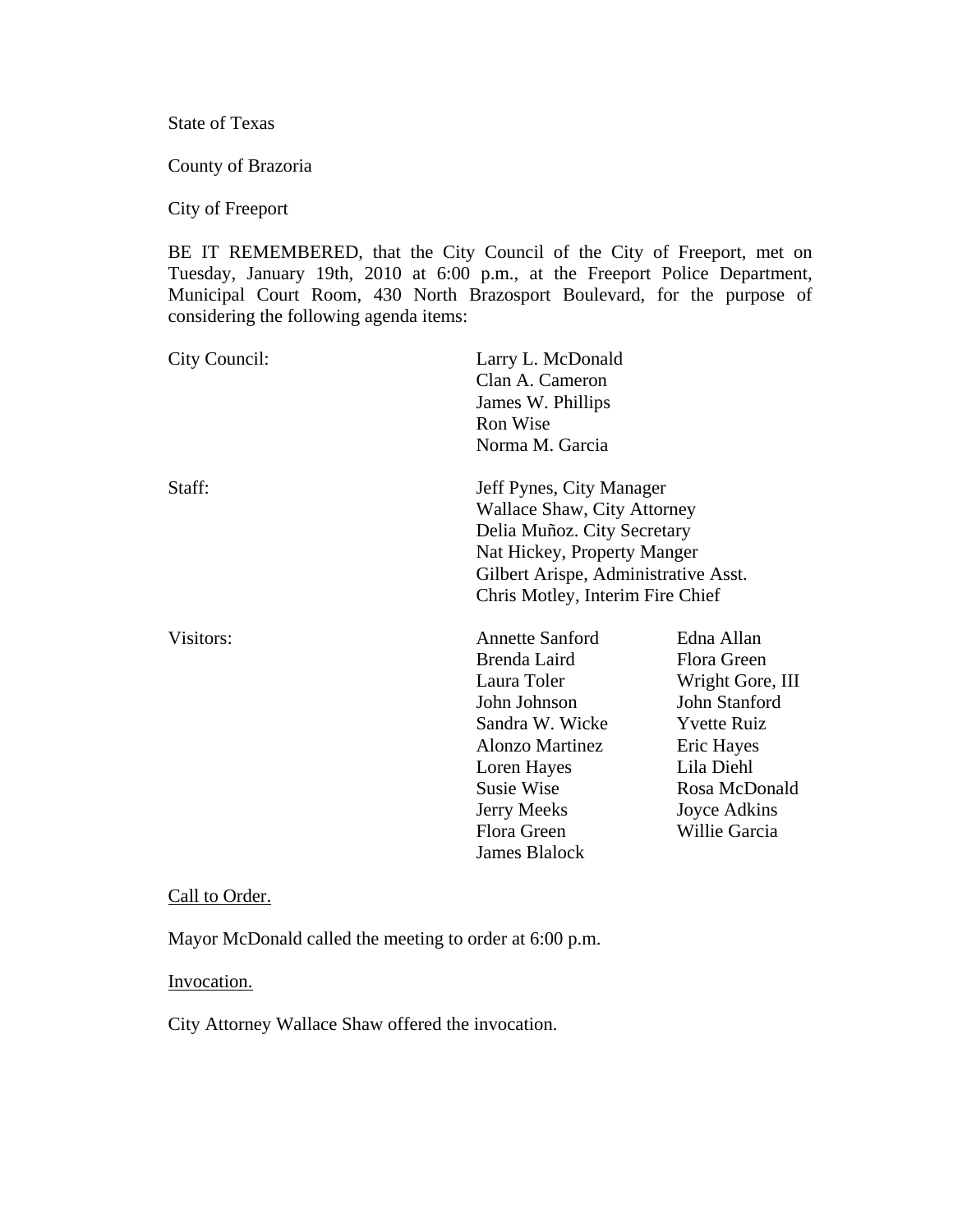## Pledge of Allegiance.

Mayor McDonald led the Pledge of Allegiance and welcomed all to the new remodeled council chambers.

### Consideration of approving the December 31st, 2009 Council Minutes.

On a motion by Councilman Cameron, seconded by Councilman Wise, with all present voting "aye", Council unanimously approved the December 31st, 2009 Council Minutes.

### Attending citizens and their business.

Wright Gore III, 301 W. Brazos, congratulated Mr. Pynes for remodeling the council chamber. He asked if video cameras would be installed in the council room. Mr. Pynes answered yes.

Interim Fire Chief Chris Motley, announced that the Public Health Preparedness and Response team of the Brazoria County Health Department is working with cities throughout Brazoria County to offer free 2009 H1N1 influenza vaccinations to the public. Freeport has scheduled January 21st 2010 – Thursday from 4:00-7:30 p.m. at River Place and Lake Jackson on Saturday, January 23rd, 2010 from 1:00-6:00 p.m. at the Brazos Mall. He asked that you visit website: www.brazoriacountyflu.com and download the forms required for vaccination.

Consideration of approving Ordinance No. 2010-2234 calling the Annual General Election for the City of Freeport for the second Saturday in May 2010, being May 8th, 2010 at which the voters of said City residing in wards A and C shall be permitted to vote for or against the candidates for positions A and C on the City Council of the City of Freeport.

On a motion by Councilman Cameron, seconded by Councilwoman Garcia, with all present voting "aye", Council unanimously approved Ordinance No. 2010-2234 calling for the Annual General Election for the City of Freeport, to be held on the second Saturday in May 2010, being May 8th, 2010 at which the voters of said City residing in wards A and C shall be permitted to vote for or against the candidates for positions A and C on the City Council of the City of Freeport.

Consideration of approving Ordinance No. 2010-2235 calling a Charter Amendment Election on the question of adopting six (6) amendments to the Home Rule Charter of said City.

On a motion by Councilman Cameron, seconded by Councilman Phillips, with all present voting "aye", council unanimously approved Ordinance No. 2010-2235 calling a Charter Amendment Election on the question of adopting six (6) amendments to the Home Rule Charter of said City.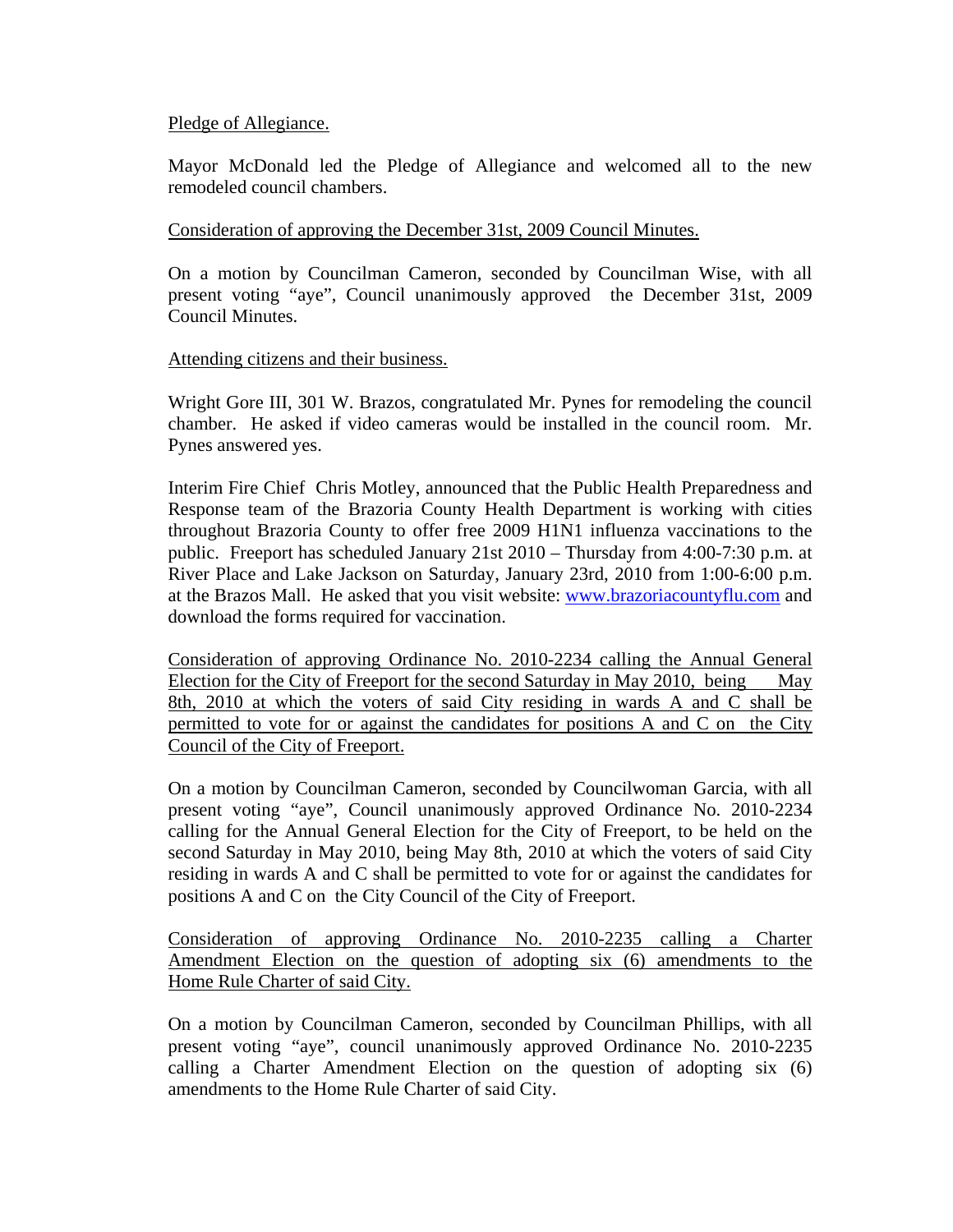Consideration of approving Ordinance No. 2010-2236 calling a Referendum Election to permit the qualified voters of said City to vote for or against the sale of beer and mixed beverages on any day between 12:00 midnight and 2:00 a.m. by holders of beer or mixed beverages retail dealers late hours permits.

On a motion by Councilman Cameron, seconded by Councilman Phillips, with all present voting 4 to 1, Council approved Ordinance No. 2010-2236 calling a Referendum Election to permit the qualified voters of said City to vote for or against the sale of beer and mixed beverages on any day between 12:00 midnight and 2:00 a.m. by holders of beer or mixed beverages retail dealers late hours permits. Councilman Wise opposed.

Consideration of approving Resolution No. 2010-2218 providing that the Annual Election called by the City Council of said City for the elections of council members for council positions A and C and the special election for the submission to the voters of proposed Charter Amendments and the Referendum Election, all called for the 8th day of May 2010, be held jointly with all elections called for the same day by other political subdivisions located in Brazoria County, Texas. A joint election agreement and contract for elections services with the County Clerk of Brazoria County, Texas.

On a motion by Councilman Cameron, seconded by Councilman Phillips, with all present voting "aye", Council unanimously approved Resolution No. 2010-2218 providing that the Annual Election called by the City Council of said City for the elections of council members for council positions A and C and the special election for the submission to the voters of proposed Charter Amendments and the Referendum Election, all called for the 8th day of May 2010, be held jointly with all elections called for the same day by other political subdivisions located in Brazoria County, Texas. A joint election agreement and contract for elections services with the County Clerk of Brazoria County, Texas.

**Public Hearing** to consider designating the following described real property located within the corporate boundaries of the City as a reinvestment zone for the purpose of entering into an agreement with the owner or owners thereof granting a tax abatement: Javier & Guadalupe Caro, Lot 22, Brazos Landing Section 1, known as 126 Brazos Landing Court.

Mayor McDonald opened the Public Hearing at 6:10 p.m. and read out the described real property located within the corporate boundaries of the City.

Mayor McDonald asked for comments from the attendees and staff. There being no questions or comments, he closed the Public Hearing at 6:10 p.m.

Consideration of approving Ordinance No. 2010-2237 designating improvements to land located within the incorporated limits of said City as a reinvestment zone to be known as the Javier & Guadalupe Caro, reinvestment zone.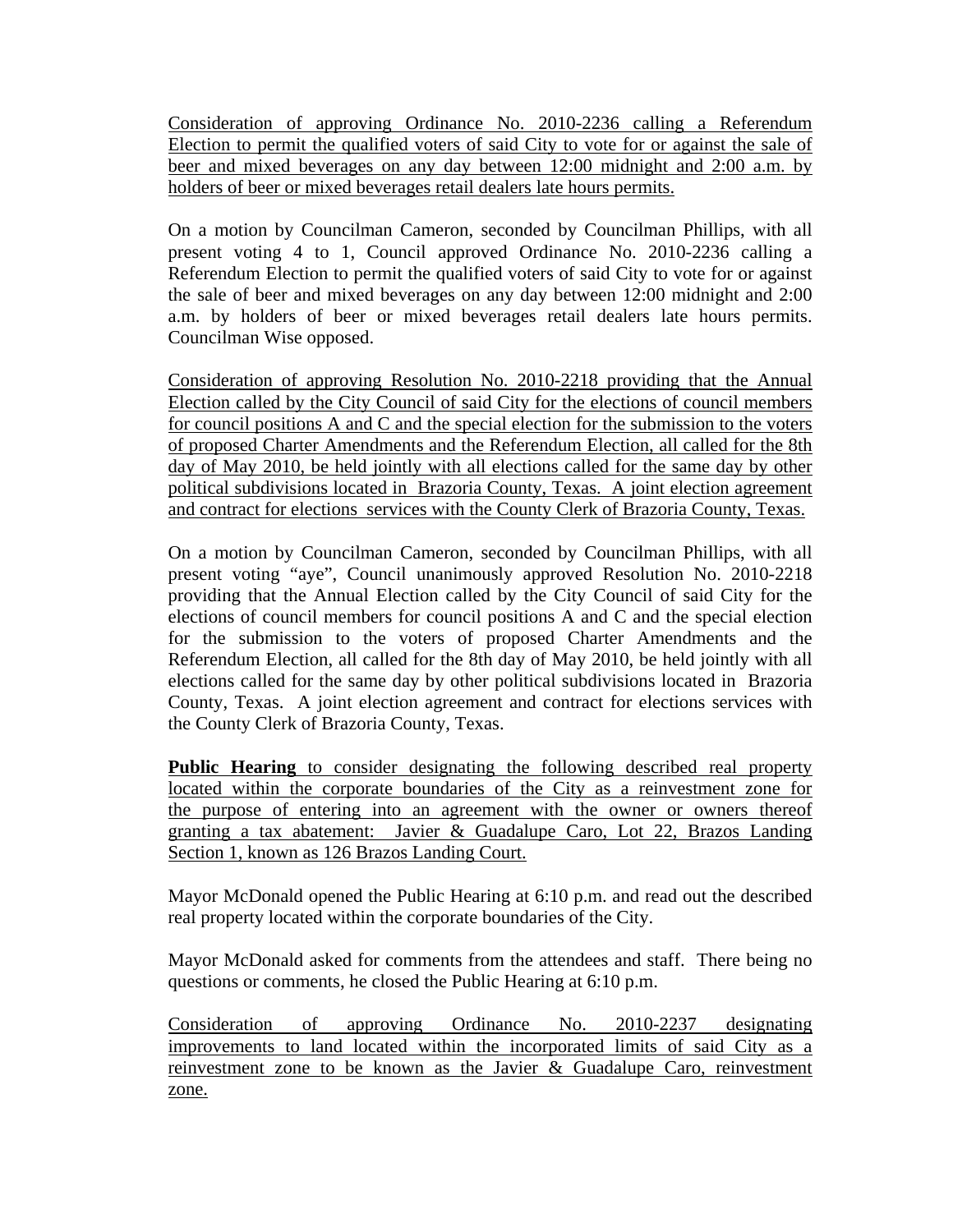On a motion by Councilman Cameron, seconded by Councilman Phillips, with all present voting "aye", Council unanimously approved Ordinance No. 2010-2237 designating improvements to land located within the incorporated limits of said City as a reinvestment zone to be known as the Javier & Guadalupe Caro, reinvestment zone.

Consideration of approving Resolution No. 2010-2219 authorizing and executing a tax abatement agreement for Javier & Guadalupe Caro, 126 Brazos Landing Court.

On a motion by Councilman Cameron, seconded by Councilman Phillips, with all present voting "aye", Council unanimously approved Resolution No. 2010-2219 authorizing and executing a tax abatement agreement for Javier & Guadalupe Caro, 126 Brazos Landing Court.

Consideration of selling the City's interest on Block 2, Lot 12 & 13, Freeport Townsite, known as 530 E. Broad Street,Tax Id. 4200-0040-000.

Councilman Phillips reminded Council that there is an understanding that the City would not sell the City's interest, North of Lincoln Park.

On a motion by Councilman Phillips, seconded by Councilman Cameron, with all present voting "aye" Council unanimously approved to reagenda this item.

Consideration of selling the City's interest on Block 4, Lot 8, Southview Gardens, known as 927 W. 9th Street, Tax ID. 7750-0066-000.

On a motion by Councilman Phillips, seconded by Councilman Cameron, with all present "aye", Council unanimously approved to sell the City's interest on Block 4, Lot 8, Southview Gardens, known as  $927$  W.  $9<sup>th</sup>$  Street, Tax Id. 7750-0066-000.

Consideration of selling the City's interest on Block 5, Lot 1, Victory (Freeport), known as 1213 W. 10th Street, Tax Id 8125-0038-000.

On a motion by Councilman Cameron, seconded by Councilman Phillips, with all present voting "aye", Council unanimously approved to sell the City's interest on Block 5, Lot 1, Victory (Freeport) known as 1213 W. 10th Street, Tax Id. 8125-0038- 000.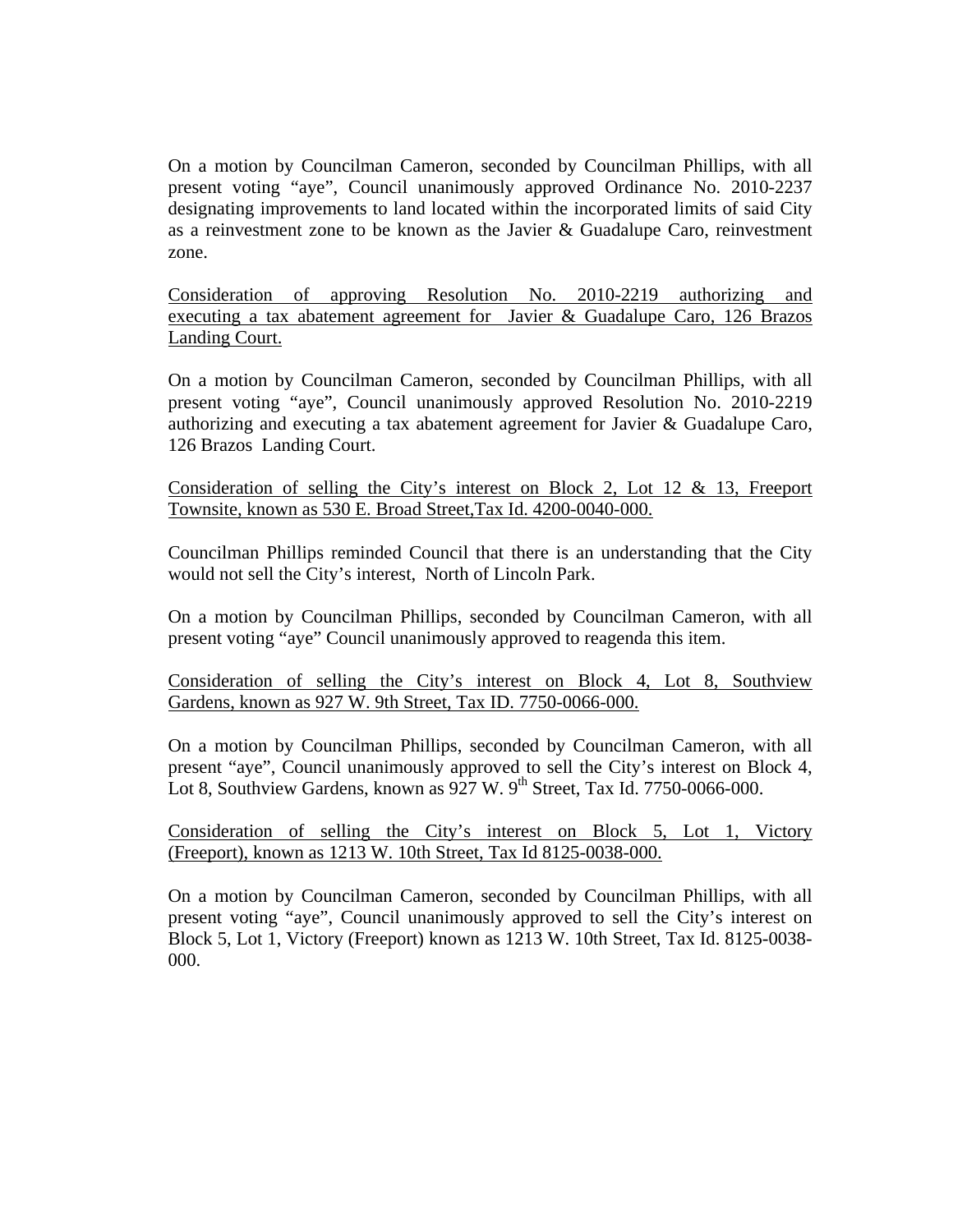Consideration of approving the bids and awarding the contract for the City Hall network virtualization.

On a motion by Councilman Phillips, seconded by Councilman Cameron, with all present voting "aye", Council unanimously approved the bid and awarded the contract to PCCare, Incorporated, in the amount of \$46,436.00 for the City Hall network virtualization.

Consideration of approving a tax abatement application for Allan R. Lawson , 1721 N. Ave U. , and setting February 16th, 2010 for a public hearing to consider designating the following described real property located within the corporate boundaries of the City as a reinvestment zone for the purpose of entering into an agreement with the owner(s) thereof granting a tax abatement and instructing the city attorney to prepare the necessary documents; Block 785, Lot 22, 23, 24, 24A, Velasco Townsite.

On a motion by Councilman Cameron, seconded by Councilman Phillips, with all present voting "aye", Council unanimously approved a tax abatement application for Allan R. Lawson, 1721 N. Ave. U., and setting February 16th, 2010 for a public hearing to consider designating the following described real property located within the corporate boundaries of the City as a reinvestment zone for the purpose of entering into an agreement with the owner(s) thereof granting a tax abatement and instructing the city attorney to prepare the necessary documents; Block 785, Lot 22, 23, 24, 24A, Velasco Townsite.

Mayor McDonald opened the Work Session at 6:23 p.m.

Work Session:

Update by Stoney Burke, City of Freeport BWA representative regarding repairs on Hwy. 523.

Table this item to the next subsequent meeting due to illness.

## Implementing the City's First Annual Youth Art Display & Competition.

Administrative Asst. Gilbert Arispe announced the City's first Annual Youth Art Display and Competition, within our local schools/community. The Freeport City Hall will display the exhibits. The artwork will be judged in three categories (high school, intermediate and elementary schools). Winning art work will be framed by the City of Freeport.

Mayor McDonald opened the Executive Session at 6:29 p.m.